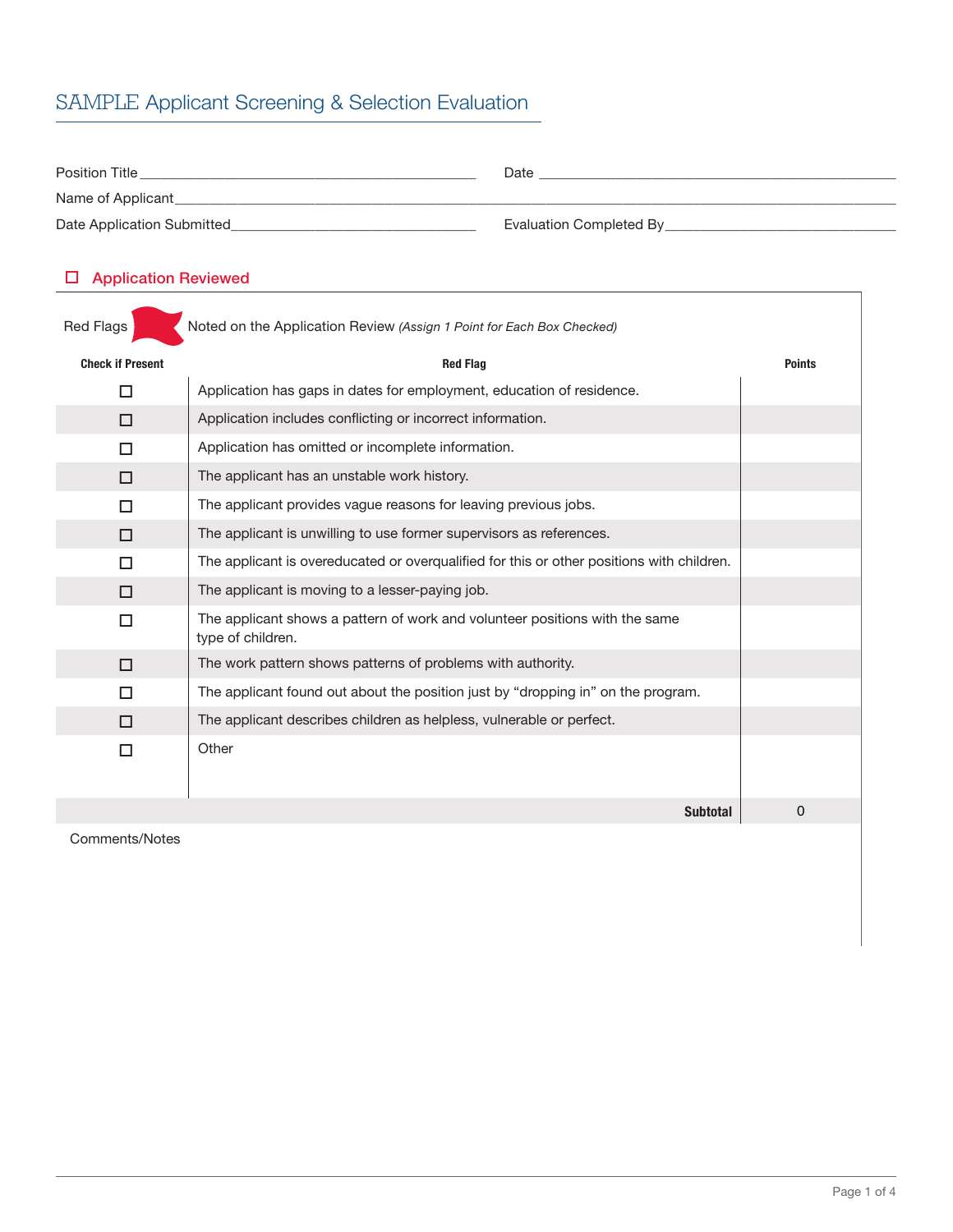## SAMPLE APPLICANT SCREENING & SELECTION EVALUATION

| Noted in the Interview (Assign 1 Point for Each Box Checked)<br>Red Flags |                                                                        |                 |               |
|---------------------------------------------------------------------------|------------------------------------------------------------------------|-----------------|---------------|
| <b>Check if Present</b>                                                   | <b>Red Flag</b>                                                        |                 | <b>Points</b> |
| п                                                                         | Defensive/Angry responses.                                             |                 |               |
| П                                                                         | Patterns of gaining access to consumers.                               |                 |               |
| п                                                                         | Themes or preferences for particular consumers.                        |                 |               |
| П                                                                         | Found out about the position without clear connection or "dropped in." |                 |               |
| П                                                                         | Perception that consumers are "helpless" or "vulnerable."              |                 |               |
| □                                                                         | Patterns consistent with high-risk characteristics.                    |                 |               |
| П                                                                         | Evasive responses.                                                     |                 |               |
| п                                                                         | Other                                                                  |                 |               |
| Comments/Notes                                                            |                                                                        | <b>Subtotal</b> | 0             |

## $\square$  Interview Completed

### o Reference Checks Completed *(Personal & Professional)*

| Noted in Reference Checks (Assign 1 Point for Each Box Checked)<br>Red Flags |                                                              |               |
|------------------------------------------------------------------------------|--------------------------------------------------------------|---------------|
| <b>Check if Present</b>                                                      | <b>Red Flag</b>                                              | <b>Points</b> |
| П                                                                            | Reluctant references.                                        |               |
| П                                                                            | Reference does not know the applicant well.                  |               |
| П                                                                            | No references provided from recent position.                 |               |
| □                                                                            | Deceptive responses or refusal to answer.                    |               |
| П                                                                            | Reference responses differ from the applicant's account.     |               |
| П                                                                            | Characteristics associated with adults who abuse.            |               |
| п                                                                            | Would not rehire the applicant.                              |               |
| П                                                                            | Not informed they would be used as a reference.              |               |
| П                                                                            | References that cannot be contacted.                         |               |
| □                                                                            | References reported specific concerns about the applicant.   |               |
| П                                                                            | References refused to answer specific questions.             |               |
| □                                                                            | References have short-term relationships with the applicant. |               |
| Comments/Notes                                                               | <b>Subtotal</b>                                              | 0             |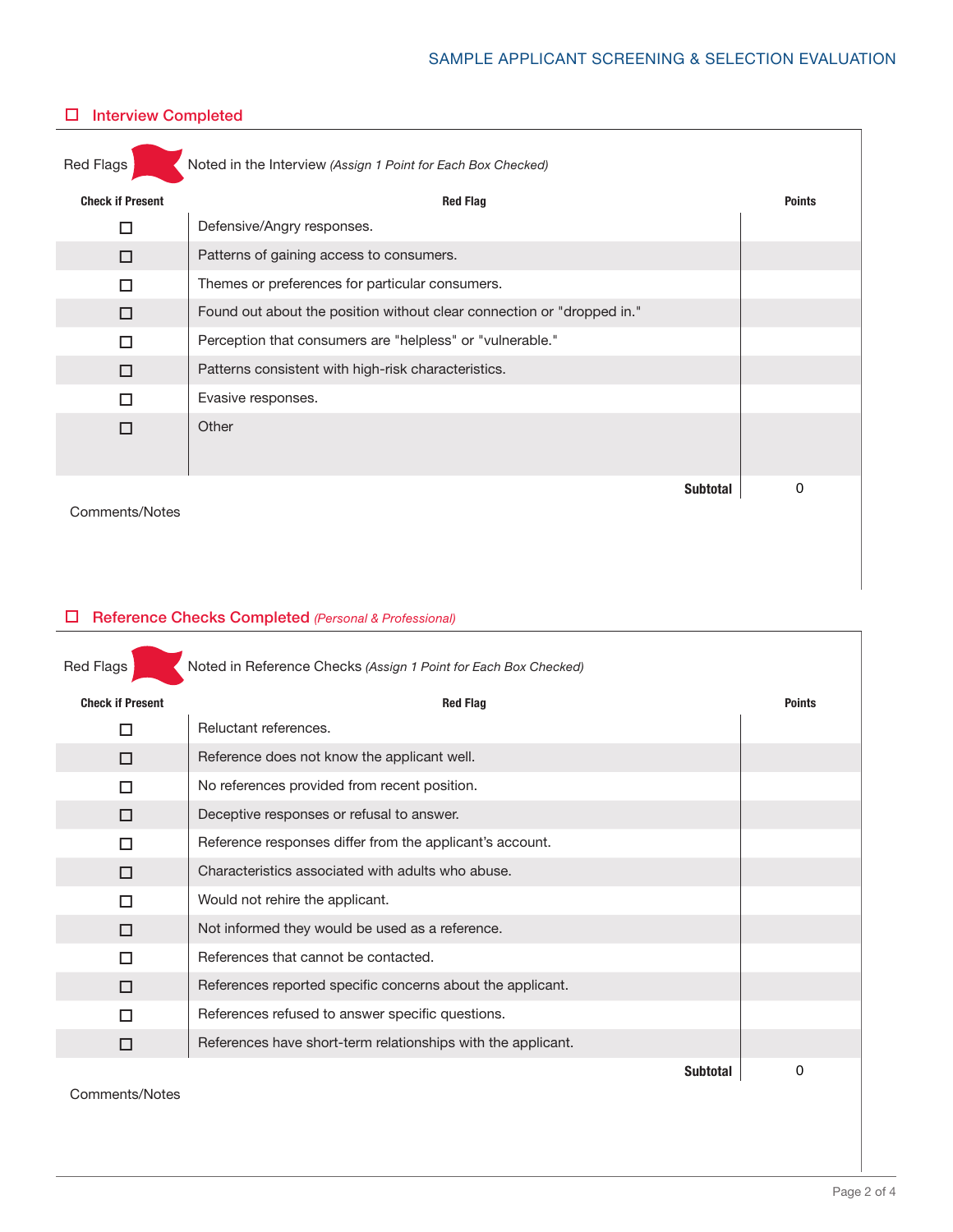### SAMPLE APPLICANT SCREENING & SELECTION EVALUATION

#### o Criminal Background Check *(Check Those Completed)*

| □ Multi-State Criminal Background Check Completed                                                                                                   |
|-----------------------------------------------------------------------------------------------------------------------------------------------------|
| $\Box$ National Sex Offender Registry Check Completed                                                                                               |
| $\Box$ Social Security Number Trace Completed                                                                                                       |
| □ County Criminal Records Search (All counties where the subject has lived, worked, or attended school within the last 7 to 10 years.)<br>Completed |

| Red Flags               | Noted in Background Checks (Assign 1 Point for Each Box Checked)   |                       |
|-------------------------|--------------------------------------------------------------------|-----------------------|
| <b>Check if Present</b> | <b>Red Flag</b>                                                    | <b>Points</b>         |
|                         | Criminal (Felony, Violent Offense, Domestic Violence, Misdemeanor) |                       |
|                         | Reference does not know the applicant well.                        |                       |
|                         | <b>Subtotal</b>                                                    | (Immediate Rejection) |

#### $\square$  General

| Noted (Assign 1 Point for Each Box Checked)<br><b>Red Flags</b> |                                                                                                |               |
|-----------------------------------------------------------------|------------------------------------------------------------------------------------------------|---------------|
| <b>Check if Present</b>                                         | <b>Red Flag</b>                                                                                | <b>Points</b> |
| $\Box$                                                          | Social Isolation or difficulty interacting with adults.                                        |               |
| □                                                               | Uses excessive physical affection, particularly tickling or wrestling.                         |               |
| $\Box$                                                          | Difficulty working as a team player or working with authority figures.                         |               |
| □                                                               | Allows children/youth to get away with things their parents/guardians would not<br>approve of. |               |
| $\Box$                                                          | Fails to set limits with children.                                                             |               |
| □                                                               | Having numerous positions that relate to the same type of children.                            |               |
| □                                                               | Using poor judgement with children.                                                            |               |
| $\Box$                                                          | Has difficulty managing stress and/or handling stressful situations.                           |               |
| □                                                               | Presents a poor role model for children/youth.                                                 |               |
| □                                                               | Uses harsh forms of discipline.                                                                |               |
| □                                                               | Excessively involved with children/youth.                                                      |               |
| п                                                               | Gives gifts to children/youth.                                                                 |               |
| $\Box$                                                          | Other                                                                                          |               |
| □                                                               | Other                                                                                          |               |
|                                                                 | <b>Subtotal</b>                                                                                | 0             |
| (All Subtotals will calculate together.)                        | <b>Grand Total</b>                                                                             | 0             |